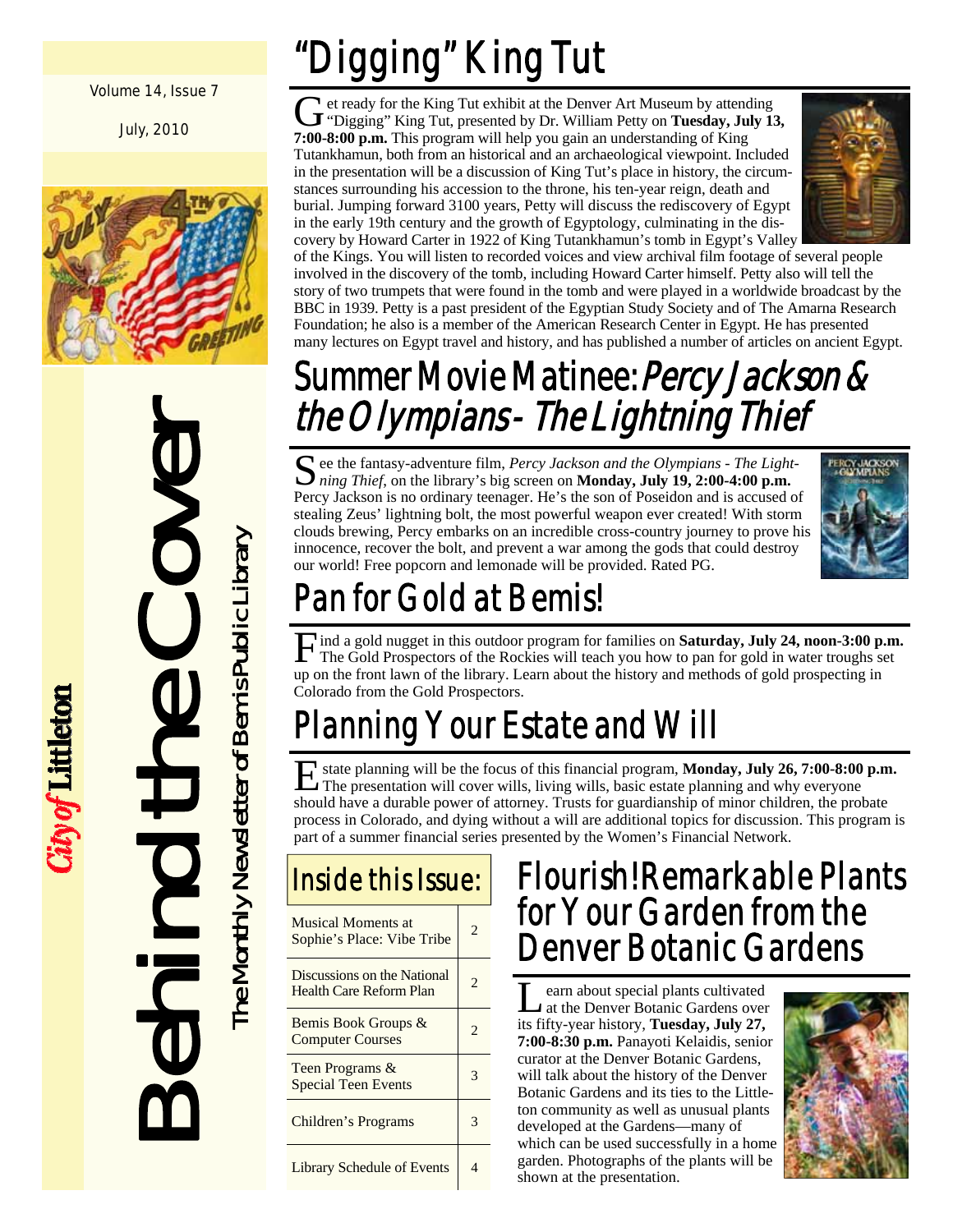# Musical Moments at Sophie's Place

E njoy a cold lemonade or delicious pastry while listening to music in Sophie's Place at the library. Monthly performances feature a variety of local musical talent.

♦ **Saturday, July 10, 2:00-3:00 p.m.** 



The **Vibe Tribe**, a Dixieland and swing band, will entertain you with the unique sound of the vibraphone accompanied by clarinet, bass, drums and vocals.

## Discussions on the National Health Care Reform Plan

W ould you like to learn more about the National Health Care Reform Plan? If so, plan to attend *Discussions on the National Health Care Reform Plan*, on the **second Monday of July and August at 2:00 p.m. in Sophie's Place.** The programs, facilitated by Daiga Keller of the South Metro Health Alliance, will include presentations from local health professionals, state officials and advocacy groups. Upcoming programs include:

- ♦ **Monday, July 12, 2:00 p.m.** A presentation by the Colorado Health Institute on the National Health Care Reform Bill and the timeline for implementation of the program.
- ♦ **Monday, August 9, 2:00 p.m.** A presentation by the Colorado Consumers Health Initiative on Health Care Reform in Colorado, including insurance reform, Medicaid and CHP+ expansion, Medicare and more. For additional information call Daiga Keller at 720-870- 5537 or email her at dkeller@southmetrohealthalliance.

# Book Groups at Bemis

We have a variety of Book Groups that meet throughout the month. Choose a group that suits your interests and schedule. Then join us for some stimulating discussions.

♦ **Senior Book Club First Monday of each month at 2 p.m.** 

**July 12\*:** *To Kill a Mocking-* 

 *Bird,* by Harper Lee The explosion of racial hate in an Alabama town is viewed by a little girl whose father defends a black man accused of rape.



sof ors

*\*We will meet on the second Monday in July due to the 4th of July holiday.* 

**Aug. 2:** *The Soloist: a Lost Dream, an Unlikely Friendship, and the Redemptive Power of Music* 

by Steve Lopez The true story of musician Nathaniel Ayers, who becomes schizophrenic and homeless, and his friendship with Steve Lopez, the columnist who discovers and writes about him in the newspaper.

**Sept. 13\*:** *The Whistling Season* 

 by Ivan Doig Hired as a housekeeper to work on the early 1900s Montana homestead of widower Oliver Milliron, the irreverent Rose and her

VAN DOIC  $111$ 

brother, Morris, endeavor to educate the widower's sons while witnessing local efforts on a massive irrigation project.

*\*We will meet on the second Monday in Sept. due to the Labor Day holiday.* 

♦ **Monday Evening Book Group Third Monday of each month at 7 p.m.** 

**July 19:** *Guernsey Literary and Potato Peel Pie Society* by Mary Ann **Shaffer** 

In 1946, writer Juliet Ashton finds inspiration for her next book in her correspondence with a native of Guernsey who tells her

about the local book club born as an alibi during German occupation.

**Aug. 16:** *The Shack* by William Young



THE.

**WALTER MOSLEY** 

**IALE** 

The General Literary Potisto Per Society

Four years after his daughter is abducted and evidence of her murder is found in an abandoned shack,

Mackenzie Philips returns to the shack in response to a note claiming to be from God.

**Sept. 20:** *Tempest Tales*  by Walter

 Mosley Refusing to go to hell in spite of his technical disqualification from heaven, murdered African-

American everyman Tempest Landry is sent back to Harlem, where a guiding angel tries to convince him to accept judgment.

## Computer Services & Computer Classes

B emis has 22 Internet access computers on the lower level of the library, plus another seven located in the Children's Room for use by our



patrons in 5th grade and younger. Also, wireless Internet access is available in Sophie's Place for patrons with wireless-enabled laptops.

 Our computers use Microsoft operating systems and software that includes Word, Excel, Access, PowerPoint and Publisher. All of our PCs are linked to printers. Printing costs are \$0.10 a page for black only or \$0.25 a page for color. Our computer lab has 12 PCs and may be scheduled for group use. We are happy to assist patrons individually at any time if you need help using the computers or the Internet.

 We also offer *free* computer and Internet classes on a regular basis. To learn about or register for an upcoming class and/or group use of our computer lab, call the library at 303-795- 3961 or stop by the Information Desk.

**All classes and open computer lab are held from 9-10:30 a.m.** *except where noted.* Currently space is available in these classes:

- ♦ **Beginning Access Part 1 & 2\*** Part 1:Tues., July 27; Part 2: Wed., July 28  *\*Students should sign up for both classes.*
- ♦ **Beginning Excel** Tues., July 13; Tues., Aug. 10
- ♦ **Intermediate Excel** Tues., July 20; Tues., Aug. 17
- ♦ **Beginning Internet** Wed., July 21; Wed., Aug. 18
- ♦ **Beginning PowerPoint** Tues., Aug. 24
- **Beginning Windows XP** Tues., July 6; Tues., Aug. 3
- ♦ **Beginning Word** Wed., July 7; Wed., Aug. 4
- ♦ **Intermediate Word** Wed., July 14; Wed., Aug. 11
- ♦ **Buying and Selling on Craigslist** Fri., Aug. 13
- ♦ **Computer Comfort** Sat., July 3; Sat., Aug. 7
- ♦ **Digital Photography Practice in Best Light** Mon., Aug. 9**\***  *\*Special Time: 6:30-8:00 p.m.*
- ♦ **Introduction to Digital Photography** Fri., Aug. 27**\***   *\*Special Time: 2:00-3:30 p.m.*
- ♦ **Windows File Management** Sat., July 17; Sat., Aug. 21
- ♦ **Open Computer Lab** *Every* **Thursday** Thursdays, July 1, 8, 15, 22 and 29 No registration required. Receive one-onone time with a computer class instructor.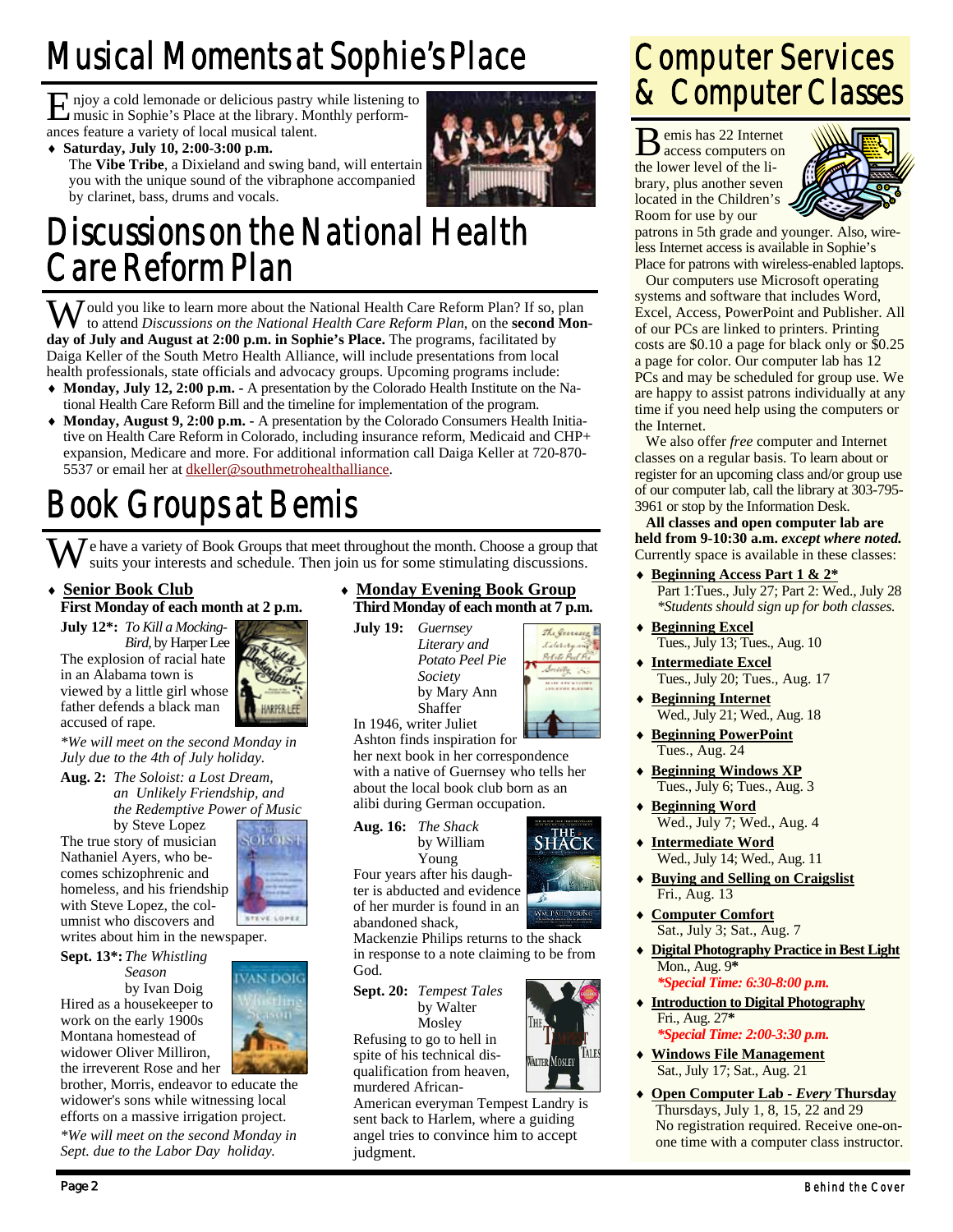

or more information, call teen librarian Mark Decker at the library, 303-795-3961, or check the Bemis teen blog site online at http://bemisteen.blogspot.com.

Join other teens for the following activities:

♦ **Anime Club First Sat. of the month @ noon July 3:** *Fullmetal Alchemist Brother-* 

 *hood: Part 1* **Aug. 7:** Title will be selected at July mtg. **Sept. 4:** Title will be selected at Aug. mtg.

**Teen Writers Group Third Tuesday of the month @ 4 p.m. July 20, Aug. 17, Sept. 21** 

All teen creative writers are welcome! Bring copies of your writing in order for other participants to provide feedback.

Wii - Third Thursdays @ 3:30 p.m. Play a different video game each month! **July 15:** *Guitar Hero*

#### \**Special Time: 11 a.m.-1 p.m.*

Compete in a Wii contest for prizes and strut your guitar skills. **Aug. 19:** *Wii Sports*

**Sept. 16:** *Super Smash Bros Brawl*

♦ **Teen Advisory Group (TAG) Fourth Friday of the month @ 3:30 p.m. July 23, Aug. 27, Sept. 24** 

## Teen Talent Show

 $\sum$  ho are Littleton's most talented teens? Find out at the **Teen Talent Show on Wednesday, July 14, 7:00 p.m.** Two lucky teens will win a \$200 savings bond from Colorado Business Bank! Winners will be selected from two groups: middle school/ junior high contestants and high school contestants who tried out in June.

### Teen Summer Reading

W e're making waves this summer at Bemis with our teen summer reading program. Register online at the library from the link located on the Bemis home page or on the Bemis Library teen blog. We will have prize drawings every two weeks through July 31st. All participants who complete the program will receive a free book. Plus, creative programs and events will be happening throughout the summer. Join us for these upcoming events:

♦ **Teen Movie**

*SpongeBob SquarePants*  **Thursday, July 1, 3:00 p.m.**  No registration required. Free popcorn and lemonade provided. Rated PG.



♦ **Wii Event - Guitar Hero Thursday, July 15, 11:00 a.m.-1:00 p.m.**  *(Continued on page 4)* 

# Children's Programs

# Make a Splash - Read!

O ur summer reading program continues through July 31st. *Make a Splash* is for all children from birth through those entering 5th grade in the fall. Pick up a Reading Record, learn about the program and begin winning prizes. Join us this month for the following free entertainers and festivities!



These programs are geared to kids ages 3 years and up. All children under 8 must attend with an adult. No reservations needed but attendance is limited so please arrive early.

- ♦ **Tuesday, July 13, 2:00 p.m.** *Big Bubble Circus* Jim Jackson conjures a bubble circus out of his trunk using magic, juggling, and comedy combined with the wonder and science of ordinary soap bubbles.
- ♦ **Tuesday. July 20, 2:00 p.m.** *Coconut the Clown* Watch as regular teacher, Dennis Brungardt transforms into a clown who performs a special clown show highlighting reading with a live bunny as guest.
- ♦ **Tuesday, July 27, 2:00 p.m.** *Dave the Horn Guy* High-energy Dave performs amazing movements to create incredible musical tunes using 25 bicycle horns attached to his body.

#### **July School-Age Activities for Grades 1-5:**

Enjoy crafts, games, stories, and other fun activities. *Reservations required one week in advance.* ♦ **Wednesday, July 7, 2:00 p.m. -** *Get Wet!*

- With parents' permission, plan on a wet time at Bemis. Join us for Walk Like a Duck Relay Races, Water Time Ball Toss, and Bubblemania.
- ♦ **Wednesday, July 14, 2:00 p.m.** *Mr. Bones and Friends* Meet Mr. Bones, the life-sized walking dinosaur skeleton puppet. You may get to volunteer as an amateur paleontologist.



♦ **Wednesday, July 21, 2:00 p.m. -** *Reaction Action with Science Matters* A splash of science and magic mixtures, fizzing, colorful molecu-

lar madness with demonstrations and hands-on activities.

♦ **Wednesday, July 28, 2:00 p.m. -** *Movie: Finding Nemo* Little Nemo is lost and his dad sets off on an undersea adventure to find him. Snacks will be served. Rated G. Running time: 100 minutes.



# Families Reading Together

ur *Families Reading Together Program* is designed to encourage you and your kids to read chapter books together throughout the summer. When children read with the caring adults in their lives, it models the importance and fun of reading. For families with readers entering grades 1-5. Find out how to participate when you visit the Children's Room at the library.

## Weekly Story Times & Ongoing Activities

**Story Box: Ages infant-36 months** 

 **Tues. & Wed. at 9:30 a.m. or 10:30 a.m. Also on Fri. at 9:30 a.m.**  A thirty-minute session for children and a caring adult to introducing the joy of reading. *Space is limited; free tickets are available one week in advance.* 

- ♦ **Preschool Story Time: Ages 3-kindergarten Thursdays at 10:30 a.m. or 1:30 p.m.**  A thirty-minute independent session with stories, songs, and a puppet show the first week of the month.
- ♦ **Theater Time: Ages 3 years-5th Grade Fridays at 10:30 a.m.** A thirty-minute independent session with weekly puppet shows, stories and fun!

#### ♦**Paws to Read: For grades 1-5**

 **Third Saturdays, 10:00 a.m.-noon. Saturday, July 17:** Readers in grades 1-5 can read with a furry friend. Please call 303-795-3961 to register for a 20-minute spot. Presented by the American Humane Association.